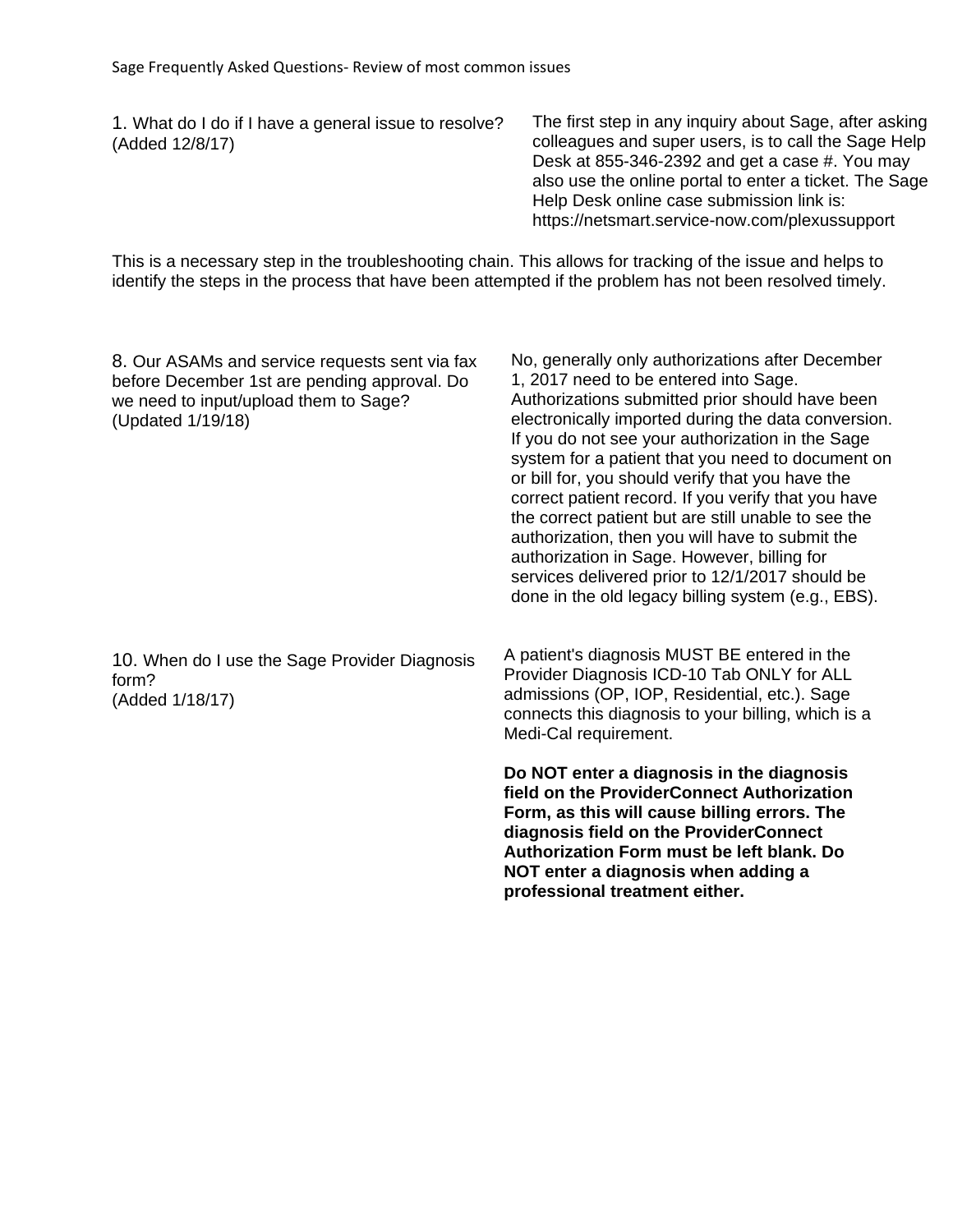22. What do I do if a client is found on Sage, but I cannot see any of the client information? (Updated 1/18/19)

Same process if you can view some information But other areas you are denied access or cannot Open the form.

1. Double check to make sure that you and your agency have consent for the client in **Client Consents** Sage tab**.** If you do not have consent, then you will need to obtain the appropriate consent for your agency to see the client information and this will need to be indicated in Sage under the **Consents** tab.

**Note:** Client Consent was not a part of the automatic conversion process as data was not available. Consent for pre-populated clients must be performed manually.

2. If the step above does not resolve the issue, contact the Sage Help Desk via the portal and submit the following information.

- a. SUBJECT Request to View Client Information
- b. Requestors Name:
- c. Facility:
- d. Patient ID:
- e. Patient Name:
- f. I can see Consent identified for my
- organization: Yes or No

g. Form (screen) name where I am expecting to see information but do not:

h. Types of information I am expecting to see but do not:

47. When the staff submit progress notes for me to review and I hit "final", there are no other edits that can be made. Who is responsible for that progress note submission, the LPHA or the counselor? (Updated 1/19/18)

## \***Counselors and LPHAs are able to both save in draft state and finalize their own progress notes**.

If an LPHA wants to be review/edit a counselor's note, they should request the counselor to save the note in draft state and then finalize it upon review. This is the recommended workflow for progress notes documenting treatment plan reviews.

Based on recent guidance given by the state, Licensed-Eligible LPHA's will also soon be able to finalize their own progress notes.

54. Why do I have to complete the Clinical Contact Form? (Updated 1/19/18)

The Clinical Contact Form allows SAPC to know who to contact at the Provider site if they have questions or information about the services being requested. Without this, SAPC staff may not be able to process your authorization request in a